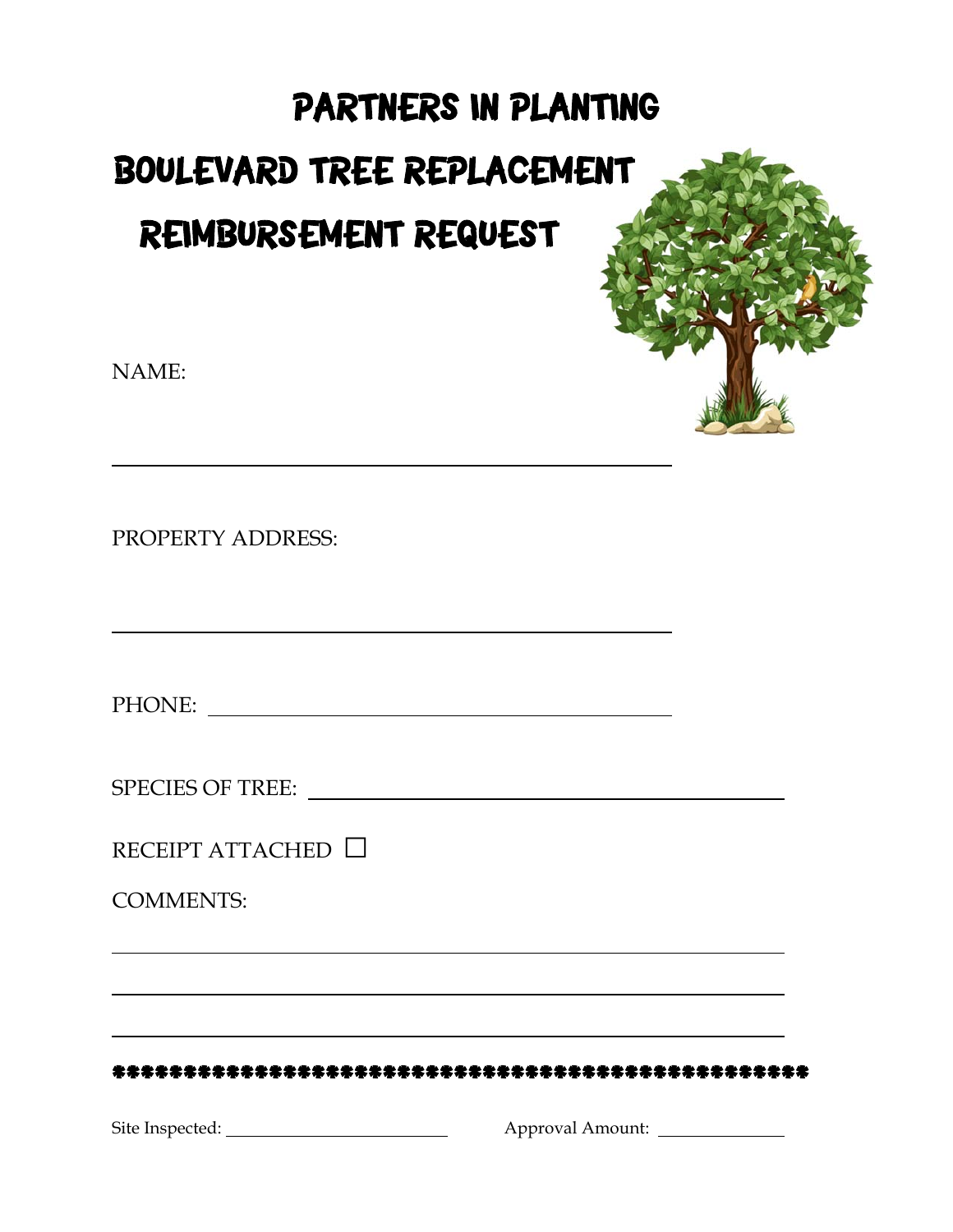## 3.0701 Purpose

It is declared the public policy of the City of Oakes that orderly planning and compliance with uniform standards regarding the planting, maintenance, and removal of trees and shrubs within its jurisdiction is necessary for the health, safety, and welfare of its residents. It is the purpose, therefore, of this article to ensure that trees and shrubs are planted and maintained in a manner that enhances the visual appeal of the City, traffic safety, and property values.

## 3.0702 Definitions

As used herein the following definitions apply:

"Master List" – a listing of varieties of trees and shrubs determined by the City Council as acceptable for planting in the City. List will be reviewed by the Community Forester and will be available at City Hall.

"Street" – means the traffic roadway and adjacent boulevards and berms.

## 3.0703 Public Trees

 The City Council shall have control over all trees and shrubs planted or now growing on City owned property and shall be solely responsible to determine the kind and location of such trees, shrubs, and plants. Any elm tree or dead elm wood on the property which is a public nuisance as defined in this article shall be promptly removed and burned within 30 (thirty) days of notification.

The costs for removing any diseased tree, including the stump, located not in the boulevard will be shared between the City of Oakes and the property owner at 50% each. The costs for removing any diseased tree, including the stump, located in the boulevard will be at the total expense of the City. In the case the owner of any lot in the City refuses or neglects to remove such diseased tree within the time specified, the same may be removed by or under the direction of the city supervisor, and the necessary expenses shall be charged against the property by special assessment in the manner prescribed in Section 3.0710.

 Trees may not be planted within 35 feet of any intersection or within 15 feet of any driveway, alley, or utility pole (measuring from the edge of each object). Existing trees that violate this restriction are allowed to remain unless the Oakes Police Department determines the tree is a safety hazard.

Any trees removed within restricted area will not be replaced.

City Council or City Forester will determine classification of tree size by motion and spacing of trees shall be as follows:

- 1. Large trees (50 feet plus) Boulevard width shall be 7 feet to 9.5 feet or larger depending on the species and planted at the middle distance between the sidewalk and the curb edge.
- 2. Medium trees (30 50 feet) Boulevard width shall be 5.5 feet to 7 feet or larger depending on the species and planted at the middle distance between the sidewalk and the curb edge.
- 3. Small tree (less than 30 feet) Boulevard width shall be 4 feet to 7 feet or larger depending on the species and planted at the middle distance between the sidewalk and the curb edge.
- 4. The distance between trees shall be a minimum of 30 feet. Other distances shall be as followed:
	- a. At least 8 feet from any water lines and fire hydrants
	- b. Trees less than 30 feet shall be planted under the powerlines

## 3.0704 Private Trees

 All trees, shrubs, and hedges planted on private property must be at least three (3) feet from all property lines, and no tree shall be closer than four (4) feet from any sidewalk or the normal location of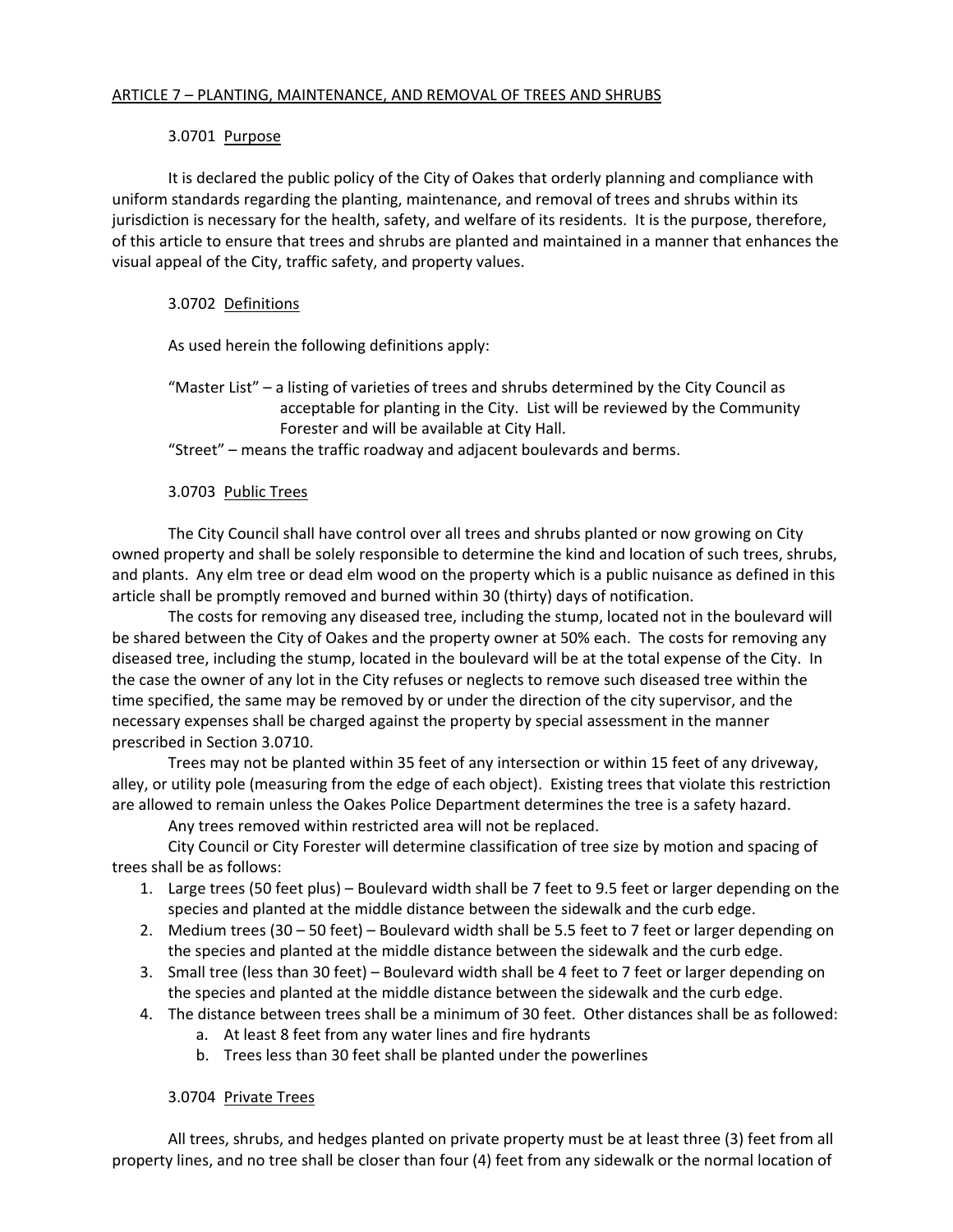any sidewalk from the curb.

### 3.0705 Notification of Planting and Permission to Plant

Any person desiring to plant any trees, plants or shrubs within the streets of the City shall, before planting, notify the City Forester or City Auditor stating the variety and precise location proposed for each tree, plant or shrub. A locate should be requested to

### 3.0706 Tree Varieties Allowed

All acceptable varieties of trees that can be planted within the City will be listed on a master list which shall be adopted by the City Council and filed with the City Auditor.

#### 3.0707 Establishment and Duties of Tree Committee

There is hereby established a Tree Committee for the City which consists of five members, residents of this City and the City Forester, who shall be appointed by the mayor with the approval of the City governing body. The terms of committee members shall be three years, except that the term of two of the members appointed to the first committee shall be for only one year, and the term of two members of the first committee shall be for two years. In the event that a vacancy occurs during the term of any committee member, a successor shall be appointed for the unexpired portion of the term. Members of the committee shall serve without compensation.

The Tree Committee shall choose its own officers and keep a journal of its proceedings. A majority of the members shall be a quorum for the transaction of business. It shall be the responsibility of the committee to study, develop, update and administer a written plan for the care, preservation, pruning, planting, replanting, removal or disposition of trees and shrubs in parks, along streets and in other public areas. Such plan shall be presented annually to the City governing body and upon their acceptance and approval shall constitute the comprehensive tree plan for the City.

### 3.0708 Public Safety and Protection of Property – Hazards Defined and Prohibited

All trees and shrubs within the City shall be pruned or removed when such trees or shrubs constitute a hazard to life and property, as determined by City Forester or Chief of Police, or harbor insects and disease which constitute a threat to other trees and shrubs within the City. The owner will be billed for the City work done in the removal of one-half (1/2) the cost of removal of the hazardous plant, tree, or shrub including stump. No city payment or reimbursement will be made to the owner unless the removal has had prior approval by the City in writing signed by the owner and a representative of the City in their official capacity. Such hazards include:

- 1. Any tree, shrub, or hedge, or any part of such, which is diseased or over aged and is clearly deteriorating.
- 2. Any living or standing elm tree (Ulmus spp.), or part of any tree, infected to any degree with Dutch Elm Disease fungus (Ceratocystis ulmi), or which harbors any of the elm bark beetles capable of transmitting this fungus (Scolytus multistriatus or Hylurgopinus rufipes);
- 3. Any dead elm tree or part of any tree, including logs, branches, stumps, firewood or other elm material from which the bark has not been removed and properly disposed of;
- 4. Any tree, shrub, or hedge, or any part of which is obstructing or shading streetlights, obstructing the passage of pedestrians on sidewalks, obstructing the vision of traffic signs, or obstructing the view of any street or alley intersection.

#### 3.0709 Removal of Illegal Plantings or Hazards